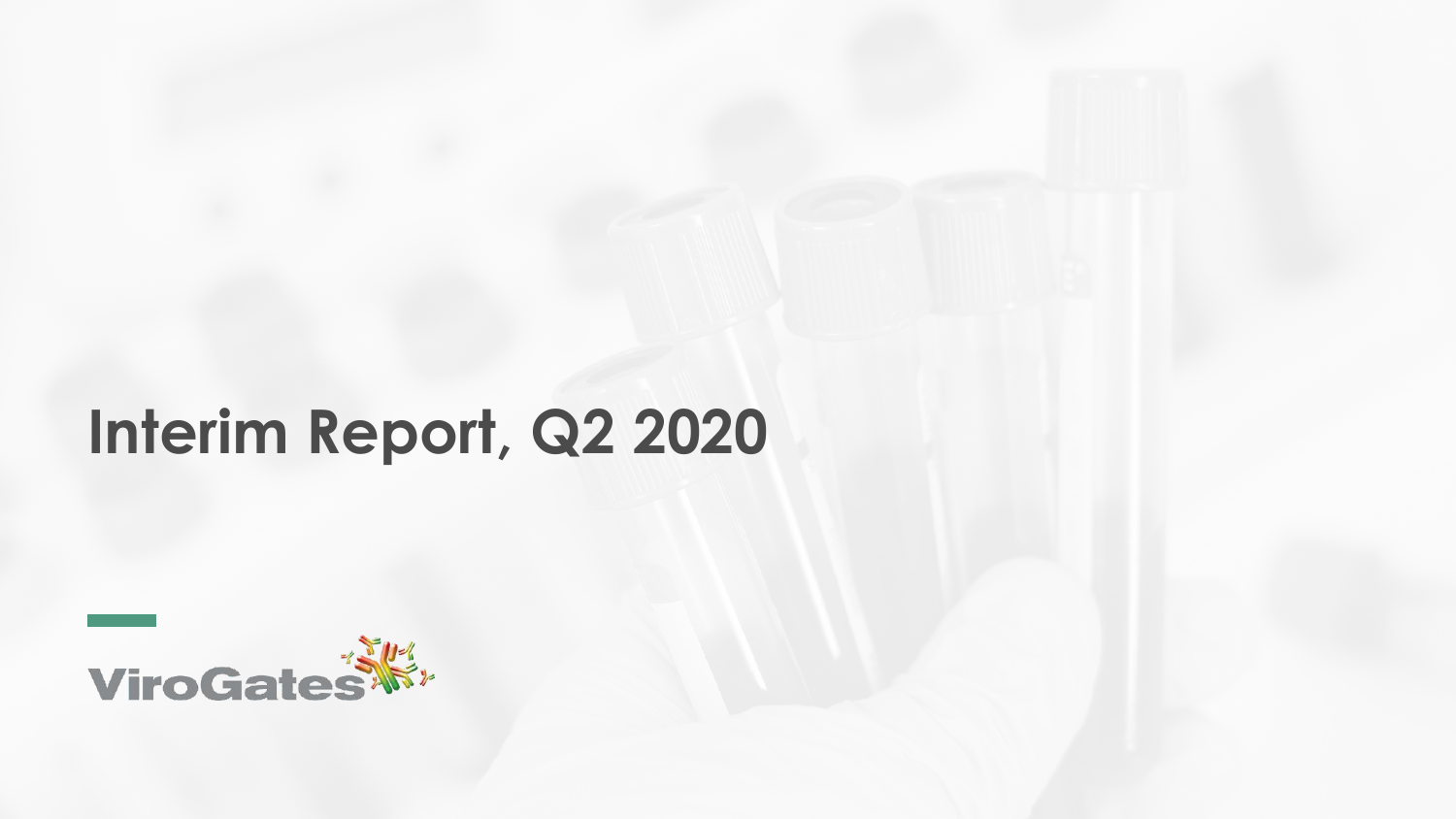#### **Forward-looking statements**

*Certain information set forth and given in this presentation contains "forward*-*looking information", including "future oriented financial information" and "financial outlook", under applicable securities laws (collectively referred to herein as forward*-looking statements). Except for statements of historical fact, information contained herein constitutes forward-looking statements and includes, but is not limited to, the (i) projected financial performance of ViroGates A/S (ViroGates); (ii) the expected *development of ViroGates' business, projects and joint ventures; (iii) execution of ViroGates' vision and growth strategy,*  including with respect to future M&A activity and global growth; (iv) sources and availability of third-party financing for *ViroGates' projects; (v) completion of ViroGates' projects that are currently underway, in development or otherwise under consideration; (vi) renewal of ViroGates' current customer, supplier and other material agreements; and (vii) future liquidit*y, working capital, and capital requirements.

Forward-*looking statements are provided to allow potential investors the opportunity to understand management's beliefs and*  opinions in respect of the future so that they may use such beliefs and opinions as one factor in evaluating an investment. These statements are not guarantees of future performance and undue reliance should not be placed on them. Such forwardlooking statements necessarily involve known and unknown risks and uncertainties, which may cause actual performance and financial results in future periods to differ materially from any projections of future performance or result expressed or implied by such forward-looking statements.

Although forward-looking statements contained in this presentation are based upon what management of ViroGates believes are reasonable assumptions, there can be no assurance that forward-looking statements will prove to be accurate, as actual results and future events could differ materially from those anticipated in such statements. ViroGates undertakes no obligation to update forward-*looking statements if circumstances or management's estimates or opinions should change except as*  required by applicable securities laws. The reader is cautioned not to place undue reliance on forward-looking statements.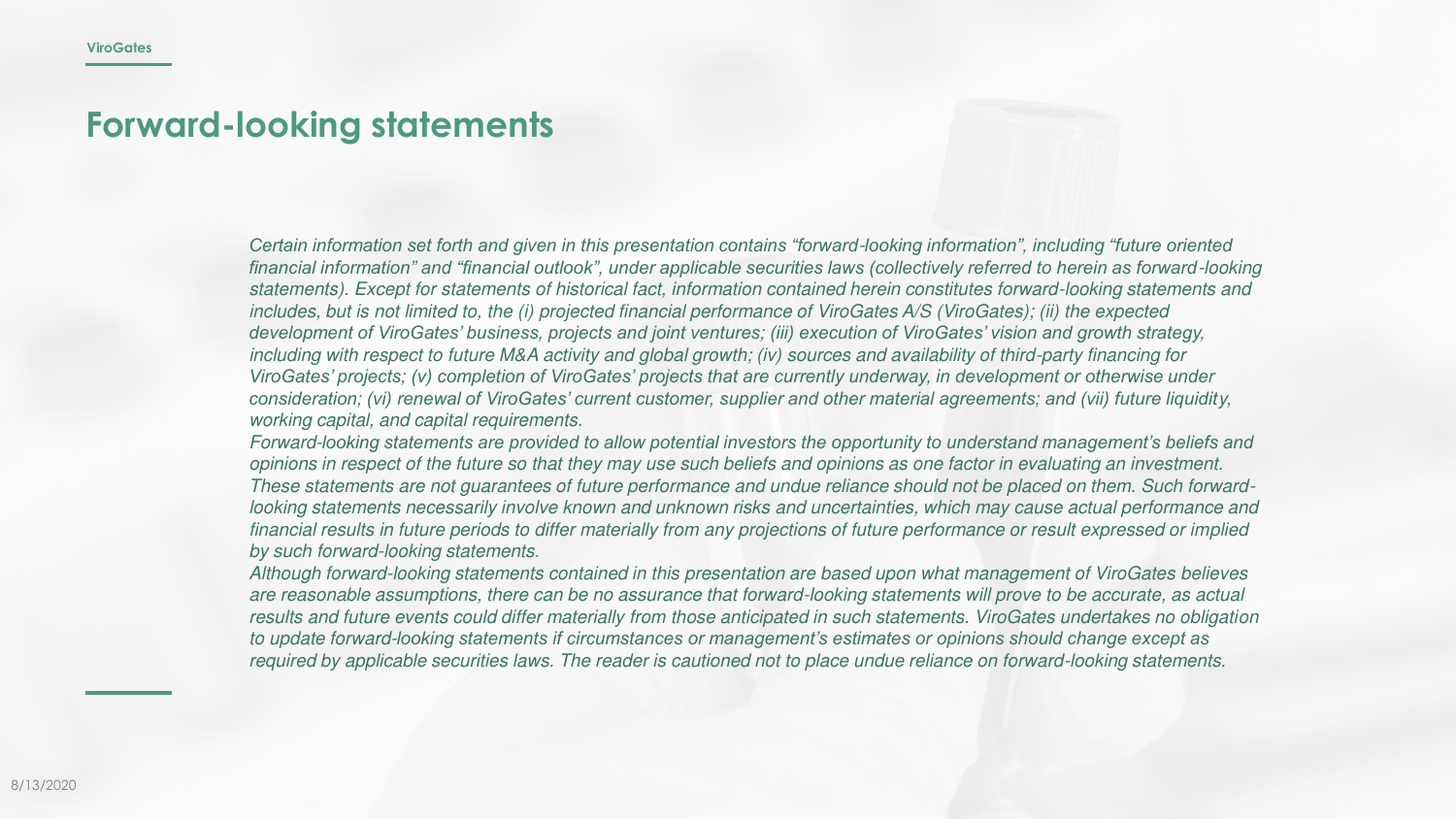| <b>Summary</b>                    |         |
|-----------------------------------|---------|
| <b>Management review</b>          | 8       |
| <b>Financial statements</b>       | $12 \,$ |
| <b>Statement by the Board and</b> | 19      |

**Statement by the Board and Executive Management**

On 13 August 2020, the Board of Directors has approved the quarterly report for the second quarter of 2020 (the period 1 April – 30 June 2020) for ViroGates A/S.

The quarterly report is unaudited.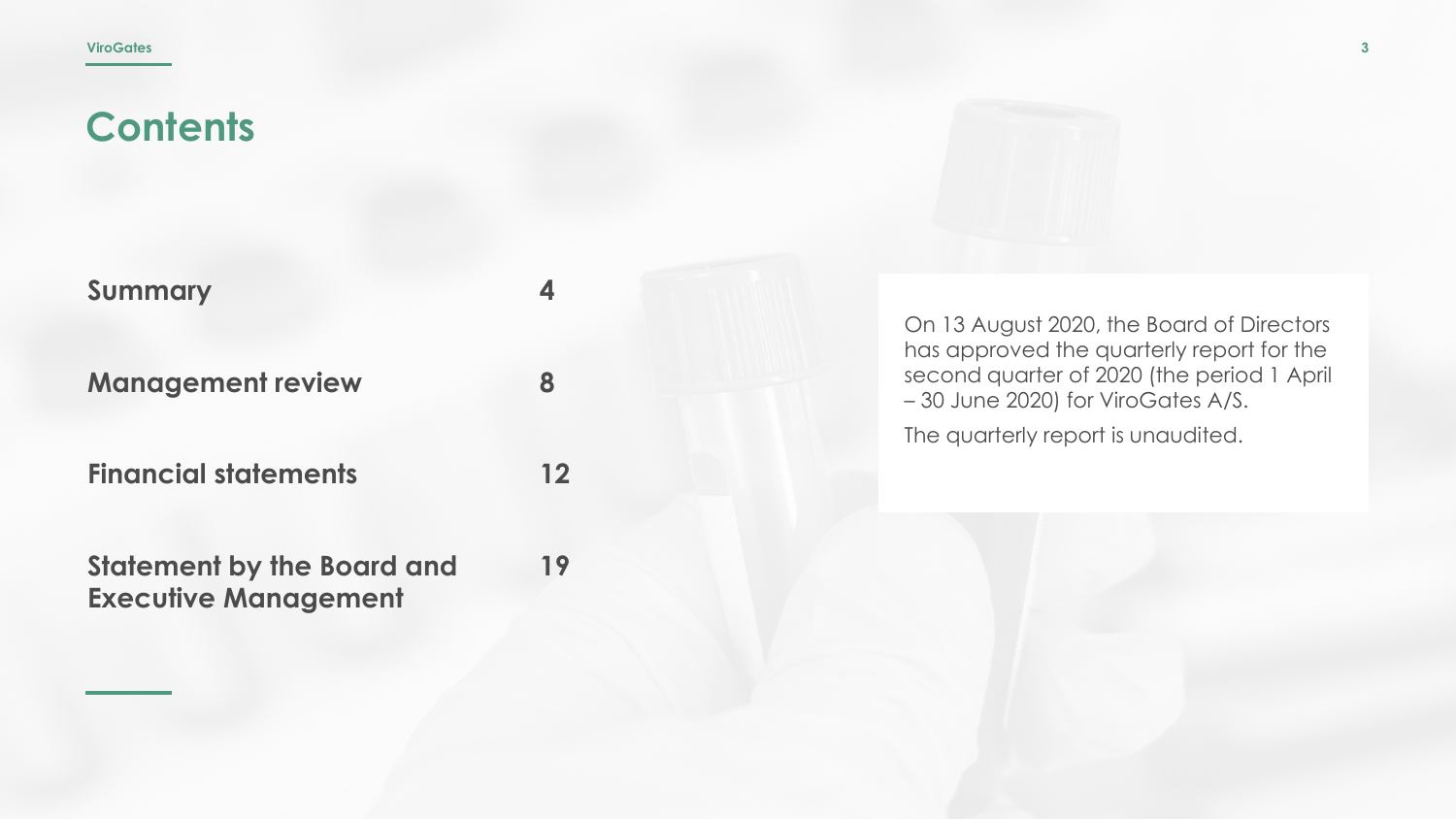| Summary                                                          |    |
|------------------------------------------------------------------|----|
| <b>Management review</b>                                         |    |
| <b>Financial statements</b>                                      | 12 |
| <b>Statement by the Board and</b><br><b>Executive Management</b> | 19 |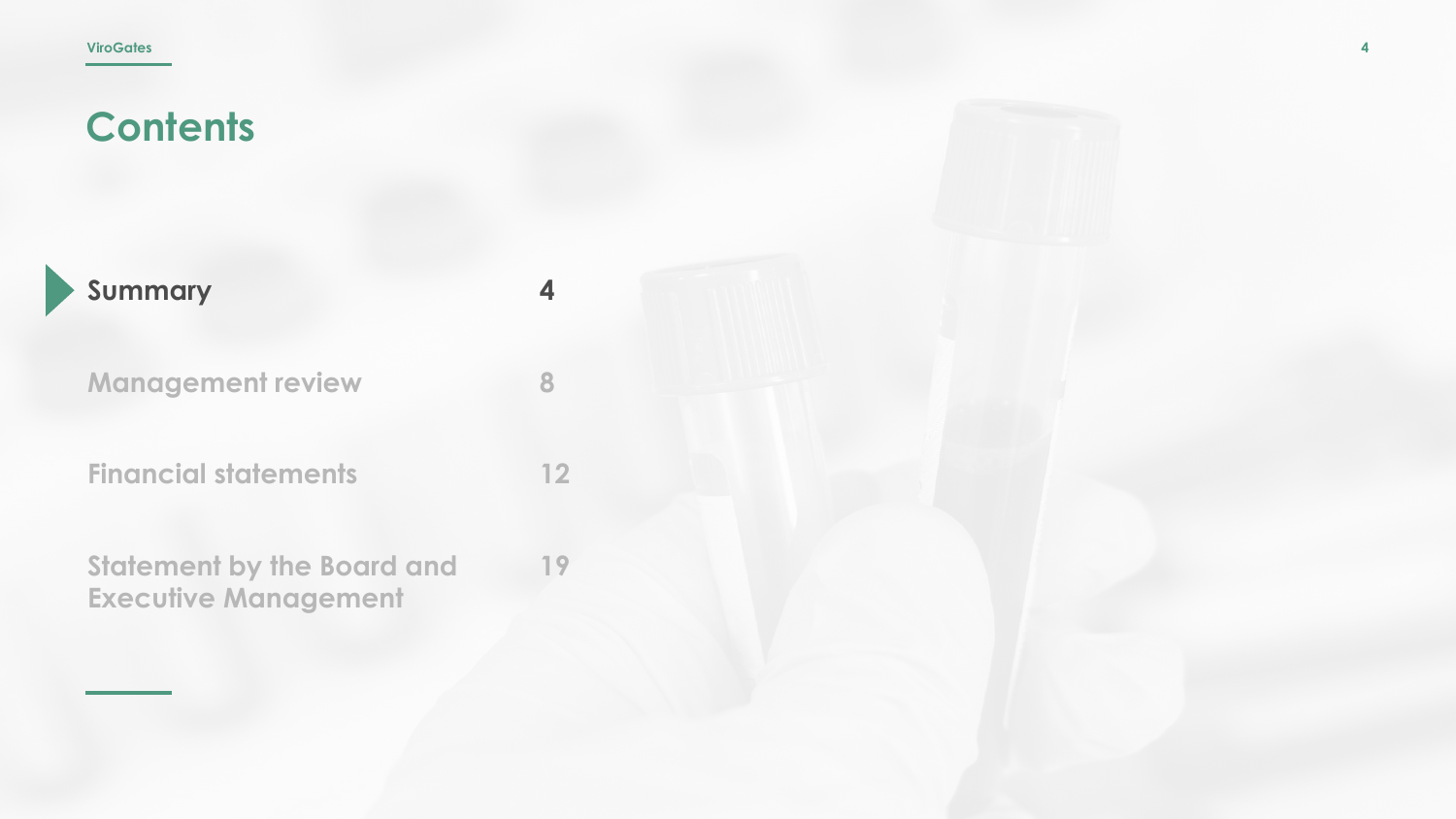## **Q2 revenue is up by 70% compared to Q1 – 48% drop in revenue year-over-year due to previously announced customer testing halt**

#### **Financial results in Q2, 2020**

*(Q2, 2019 results in brackets)*

- Revenue decreased by -48% to TDKK 760 (TDKK 1,465)
- Operating expenses decreased by -15% to TDKK -5,086 (TDKK -5,948)
- Operating loss decreased by -1% to TDKK -4,562 (TDKK -4,594)
- Net loss remained flat at TDKK -4,358 (TDKK -4,350)
- Cash and cash equivalents at the end of the period amounted to TDKK 39,431 (TDKK 50,165)

*"In Q2, 2020, our revenue increased by 70% compared to Q1. The net loss of 4.4 DKKm is driven by investments in sales that are continuing to yield results*  with new clinical routine customers, increasing number of orders and a shift *in product mix towards the strategically prioritized TurbiLatex product line. The previously announced customer testing halt still had a negative impact year-over-year in Q2. The specific customer resumed testing at a lower scale*  in Q2 and we expect to return to higher testing levels in the future. We still *expect to become cash flow positive with the existing cash at hand."*

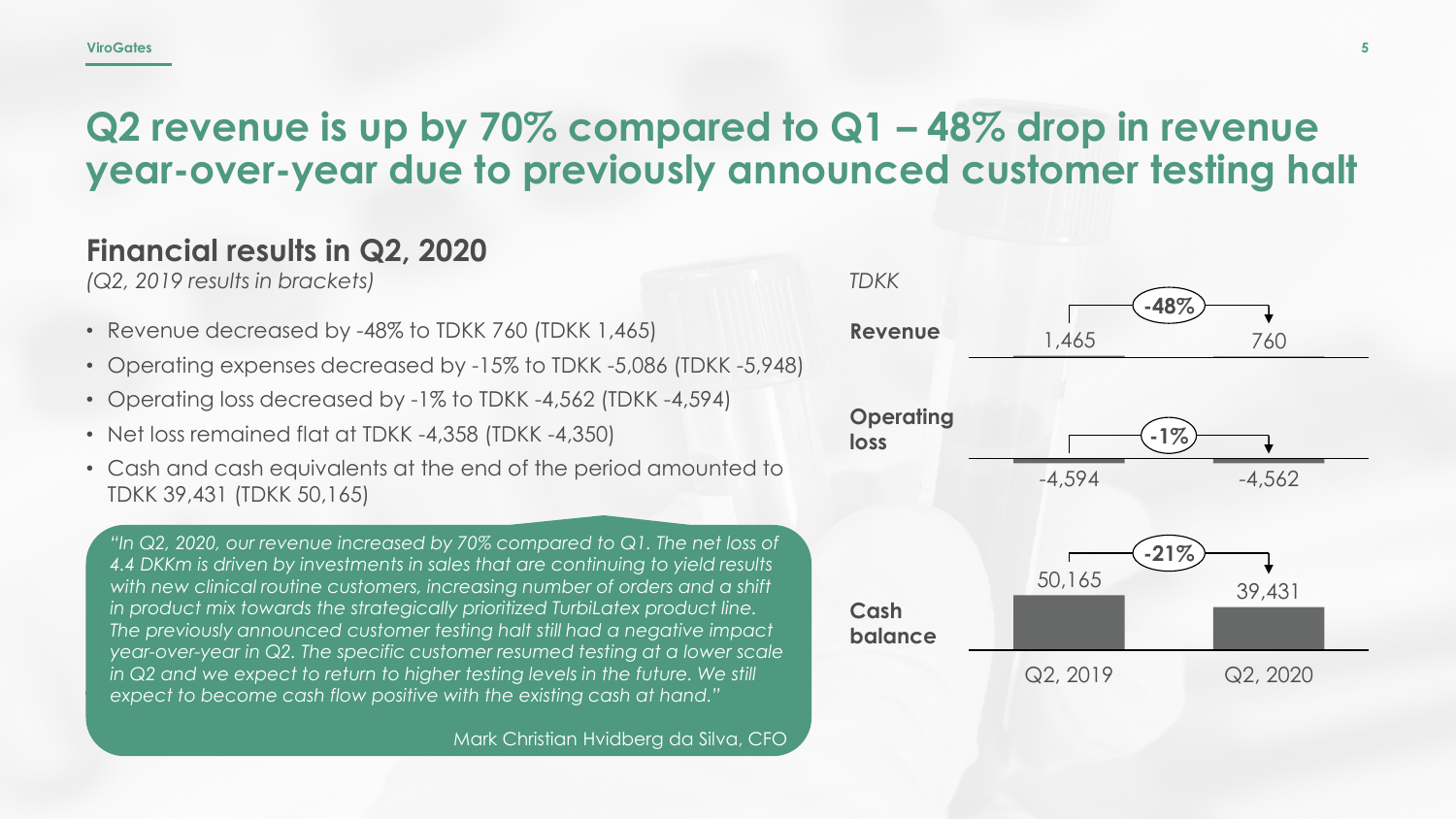#### **ViroGates**

## **A clinical routine customer breakthrough in Spain emerged in the second quarter – the COVID-19 outbreak slowed sales activities**

#### **Business highlights Q2, 2020**

- Announced clinical implementation of suPARnostic® TurbiLatex at the University Hospital in León Spain and the University Hospital in Cartagena – a commercial validation of the strategy to focus resources in the Spanish market
- Announced a capital increase as a result of the exercise of warrants – members of management, a board member and a shareholder decided to exercise warrants and subscribed to 91,079 new shares in the Company
- Announced CE-IVD approval for suPARnostic® TurbiLatex on the Abbott Architect instrument line - instrument lines from all top 3 players are now covered
- Received a Horizon 2020 EIC grant awarded by the EU for a COVID-19 project with suPARnostic®

*"We are happy that our strategy focused on selected European markets has paid off and that we can welcome our first Spanish clinical routine customers. The quarter was affected by limited sales meetings due to COVID-19 and many activities were postponed. This included sales visits, conferences, our Annual General Meeting, and other activities."*

## **2 new clinical routine customers in Spain**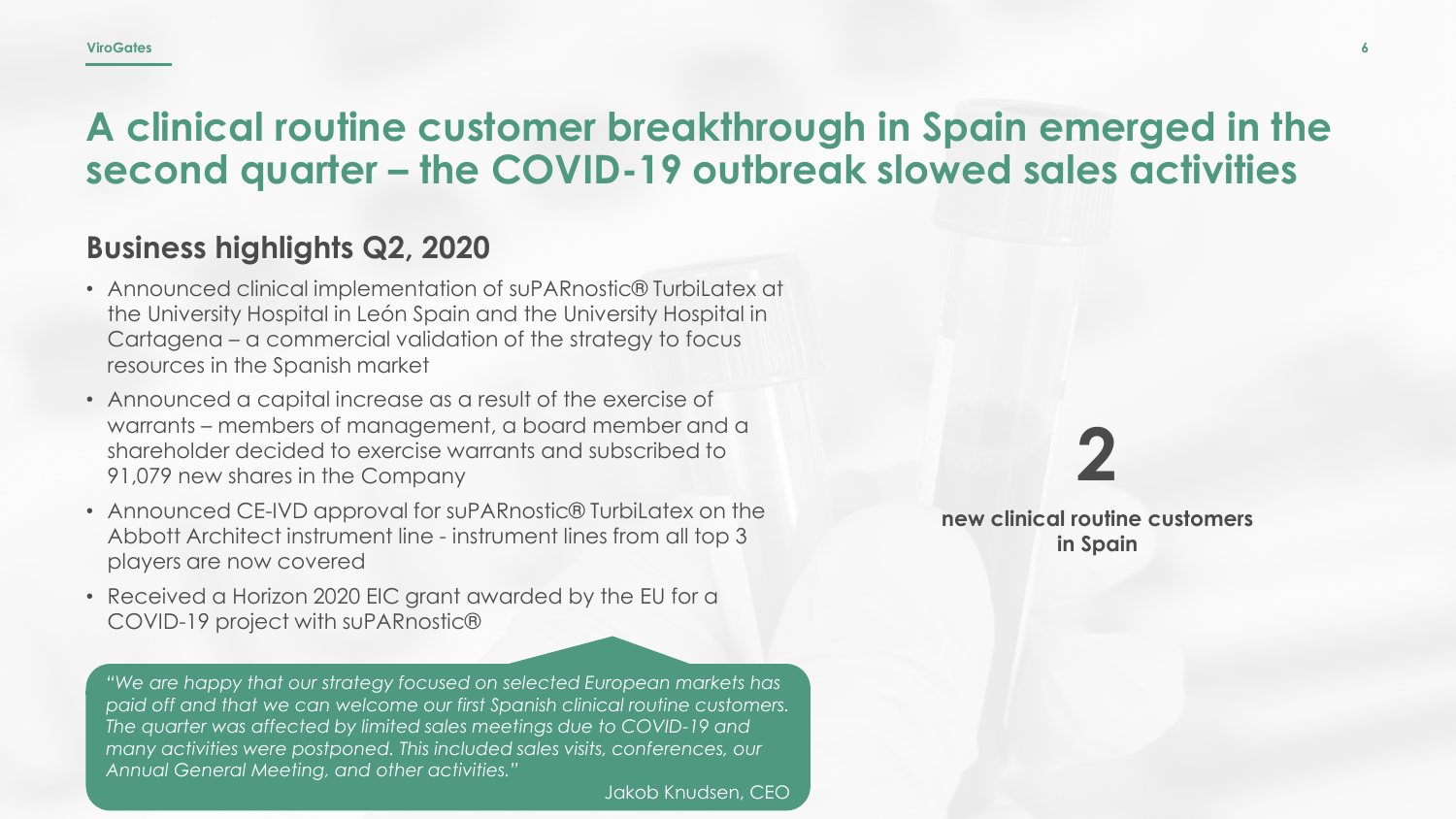#### **ViroGates**

## **Increasing revenue from a larger customer base and more clinical routine customers is expected – COVID-19 impact is still uncertain**

#### **Full year outlook, 2020**

- The company's biggest customer resumed testing at a lower scale after a previously announced testing halt – it is expected that the customer will return to higher testing levels in the future, although it is expected to have an impact on revenue in the coming months
- More clinical routine customers are expected in the coming quarters and new customers are expected to increase revenue significantly, however, a certain ramp-up time is needed and new customers in 2020 will not necessarily have a large impact on full-year 2020 revenue
- The strategic objective to become cash flow positive with the existing cash at hand is maintained
- The COVID-19 outbreak has caused a delay in most sales activities at hospitals but has also generated an increased interest in using suPARnostic® to help triage patients during the pandemic – the fullyear net impact of COVID-19 remains uncertain and a key risk

"*Although there have been challenges in certain markets due to COVID-19, we have been able to expand our customer base in Q2. In Spain, Direct Sales has implemented TurbiLatex for acute care triage at two leading hospitals. In Indirect Sales, we have received orders from new hospital customers. These hospitals are purchasing suPARnostic® since it may be useful for COVID-19 triage, and we expect that some of them can later be converted into clinical routine customers. I expect our growing customer base to translate into increasing revenues in the months to come*."

Thomas Krarup, VP Global Sales & Marketing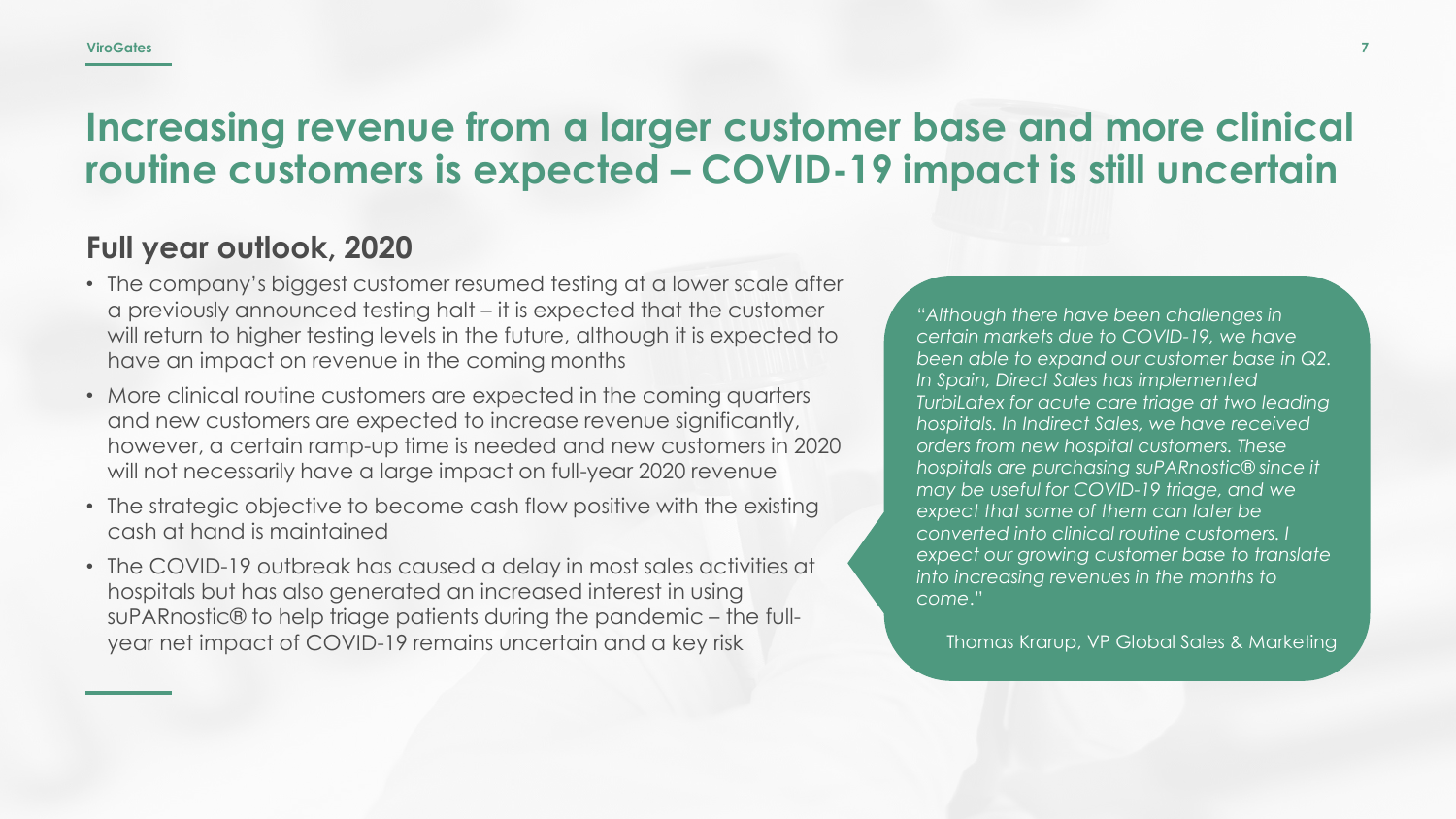| <b>Summary</b>           |
|--------------------------|
| <b>Management review</b> |

**Financial statements**

**Statement by the Board and Executive Management 19**

**3**

**7**

**11**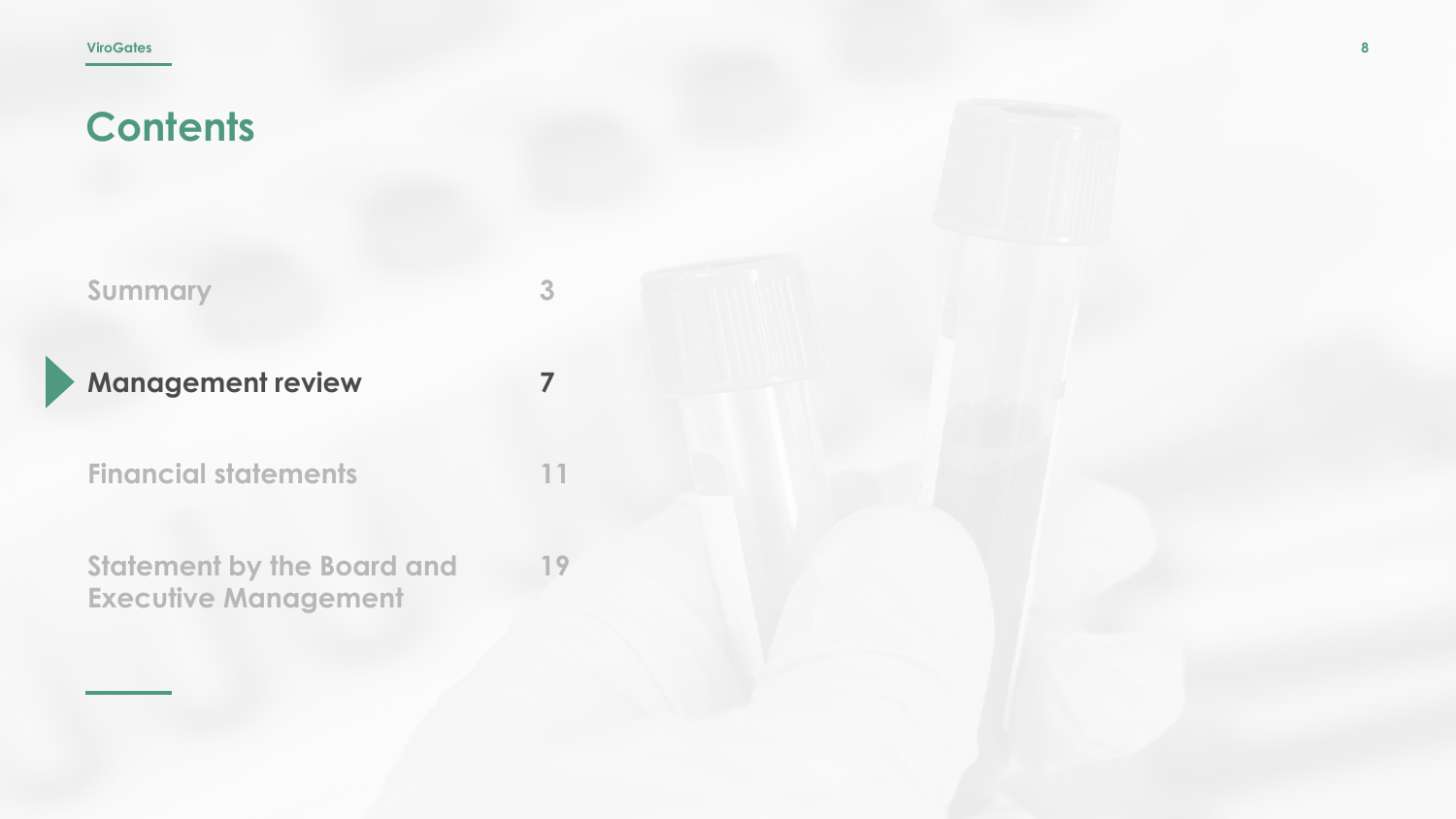# **Financial highlights**

## **Key figures and ratios**

|                                | DKK ('000) unless otherwise stated    | Q2<br>2020 | Q2<br>2019 | $\overline{\mathcal{Z}}$<br>change | 2019      | DKK unless otherwise stated        | Q2<br>2020 | Q2<br>2019 | $\%$<br>change | 2019     |
|--------------------------------|---------------------------------------|------------|------------|------------------------------------|-----------|------------------------------------|------------|------------|----------------|----------|
|                                | Net revenue                           | 760        | 1,465      | $-48%$                             | 3,582     | Rate of return (%)                 | $-123,11$  | $-154,09$  | $-20\%$        | $-736,8$ |
|                                | Gross profit/loss                     | 578        | 1,386      | $-58%$                             | 3,198     | Market share price, end of period  | 66.0       | 40.2       | 64%            | 34.3     |
| <b>INCOME</b>                  | Operating profit/loss                 | $-4,562$   | $-4,594$   | $-1\%$                             | $-19,723$ | Earnings per share before dilution | $-1.43$    | $-1.43$    | 0%             | $-6.19$  |
| <b>STATEMENT</b>               | Financial income and expenses, net    | $-48$      | $-78$      | $-38%$                             | $-286$    | Earnings per share after dilution  | $-1.26$    | $-1.26$    | 0%             | $-5.43$  |
|                                | Profit/loss for the period before tax | $-4,610$   | $-4,672$   | $-1\%$                             | $-20,009$ | Equity ratio (%)                   | 90%        | 94%        | $-4%$          | 93%      |
|                                | Profit/loss for the period            | $-4,358$   | $-4,350$   | 0%                                 | $-18,797$ | Employees, end of period (#)       | 13         | 10         | 30%            | 12       |
|                                | Total assets                          | 43,697     | 56,410     | $-23%$                             | 45,157    |                                    |            |            |                |          |
| <b>BALANCE</b><br><b>SHEET</b> | Equity                                | 39,505     | 52,987     | $-25%$                             | 42,215    |                                    |            |            |                |          |
|                                | Invested capital                      | $\circ$    | $\circ$    | $\sim$                             | 57,391    |                                    |            |            |                |          |
|                                | Cash flows from operating activities  | $-4,128$   | $-5,660$   | $-27%$                             | $-18,072$ |                                    |            |            |                |          |
| <b>CASH</b>                    | Cash flows from investment activities | $\circ$    | $-167$     | $-100%$                            | $-603$    |                                    |            |            |                |          |
| <b>FLOW</b>                    | Cash flows from financing activities  | 7,835      | $\circ$    | $\overline{\phantom{a}}$           | $\circ$   |                                    |            |            |                |          |
| <b>STATEMENT</b>               | Total cash flows                      | 3,707      | $-5,827$   | $-164%$                            | $-18,675$ |                                    |            |            |                |          |
|                                | Investment in tangible fixed assets   | $\circ$    | $\circ$    | $\overline{\phantom{a}}$           | $-547$    |                                    |            |            |                |          |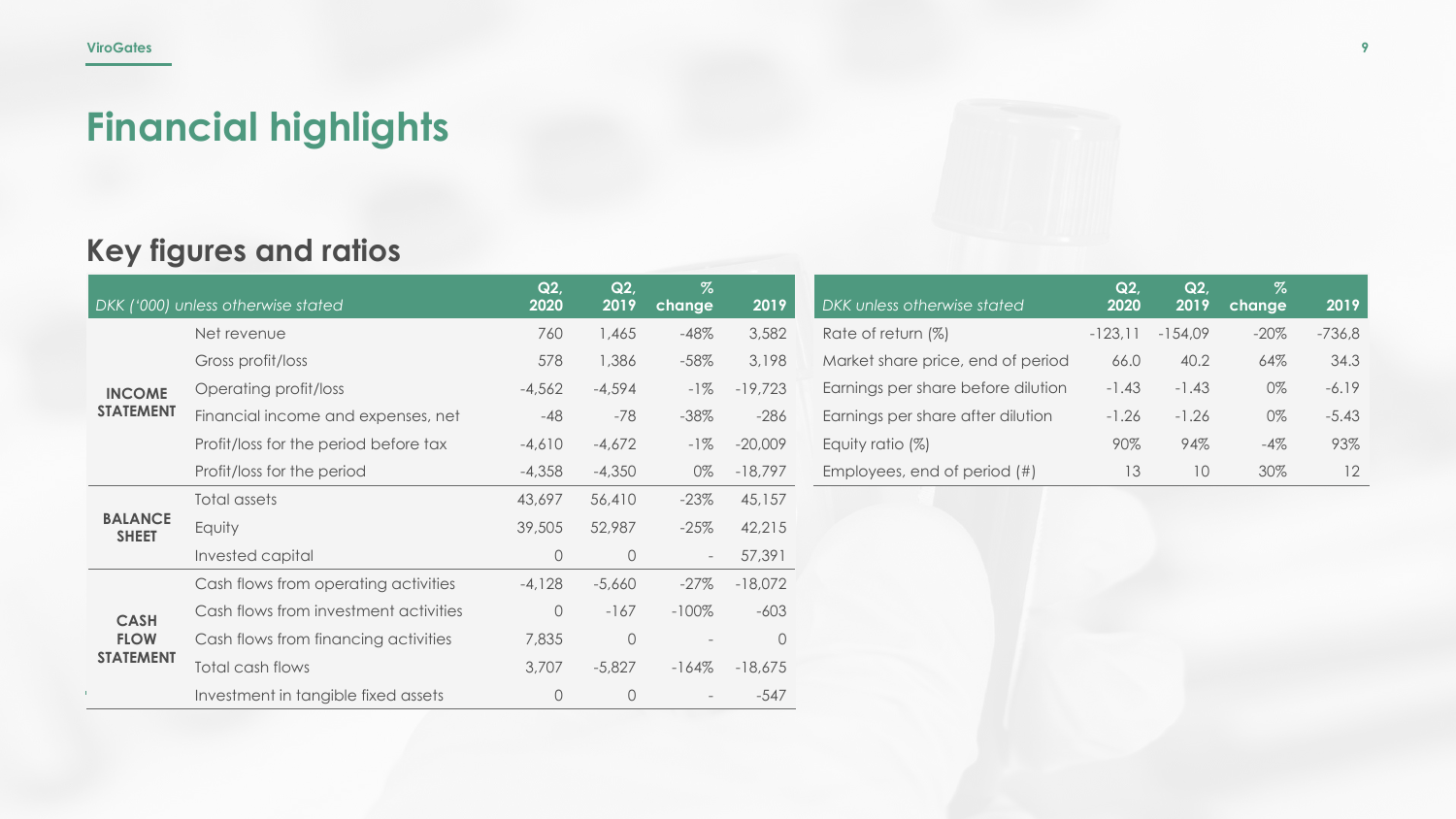## **The commercial strategy is starting to yield results - product development is progressing as planned**



#### **Spanish strategy breakthrough**

The tangible results of the commitment to the Spanish hospital market materialized in the form of two clinical agreements with the University Hospitals in León and Cartagena. The customers appreciated that suPARnostic® is a valuable tool when hospital systems are under pressure. León was badly affected by COVID-19 and the Hospital wanted to be as prepared as possible and acted fast to incorporate suPARnostic® in the process of triaging COVID-19 patients in the emergency department. The Cartagena account followed a more conventional pilot use implementation process.

### **COVID-19 outbreak**

ViroGates, like most other businesses, was initially negatively affected by the COVID-19 outbreak. Planned pilot projects with customers were paused since most customers were instructed to focus solely on the handling of potential COVID-19 patients. In May, the sales organization gradually reinitiated discussions with customers and emphasized the value of suPARnostic® in the handling of COVID-19 patients. Some of the learnings and customer cases are described in the 'suPAR News COVID-19 edition' available on the website.

#### **Increasing customer base and pilot users**

The customer base is increasing each quarter with a record-high number of orders from more customers received. The product mix is also shifting towards the TurbiLatex product which is a strategic priority due to being better for clinical routine use compared to the ELISA products. Towards the end of the reporting period, the potential new customers reported in the CRM system increased – many emerging from an interest in handling COVID-19 prognosis based on suPARnostic®.

### **Grant, clinical and product development**

Early in the COVID-19 outbreak, it was anticipated that suPARnostic® would be able to assess the risk in COVID-19 patients. The initial data is very clear in suggesting that this is the case - high suPAR is associated with 16 times higher risk of Severe Respiratory Failure and hence the need for ventilation. ViroGates applied to the EU Horizon 2020 program for exploring this further and also to use suPARnostic® to stratify patients to various treatment options. In June, ViroGates was awarded a grant of 6.6 million DKK. Clinical trials and other activities related to COVID-19 are progressing.

Additionally, ViroGates managed to obtain another CE-IVD approval for the Abbott Architect platform. suPARnostic® TurbiLatex can now be used on the top three leading instrument providers' platforms.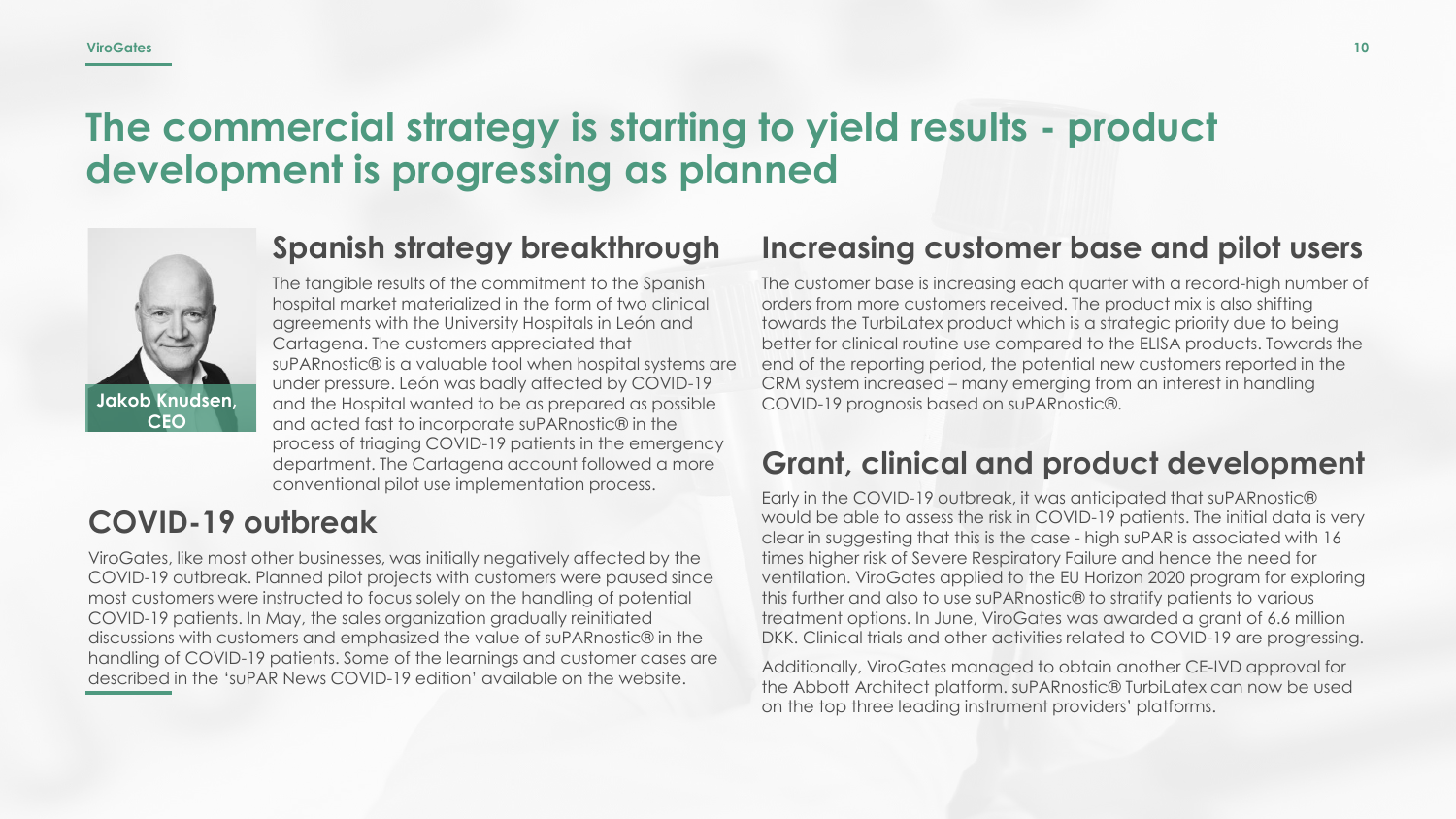## **ViroGates expects to become cash flow positive with the existing cash at hand - the net impact of COVID-19 remains uncertain**

#### **More customers expected in 2020**

The pipeline of potential customers is increasing and is expected to be converted into more clinical routine customers in 2020. The revenue impact is not expected to be significant in 2020 due to the longer sales cycle and a ramp-up period where customers often get the first months' kits free of charge. Free of charge kits will be discontinued for new customers going forward and instead, the first three months will be offered at a reduced price.

ViroGates' largest clinical customer has started using suPARnostic® in the triage of COVID-19 patients.

## **Risks and uncertainty from COVID-19**

The key risks for ViroGates are unchanged from the Q1 report and the uncertainty from COVID-19 remains an issue of concern. However, during Q2 some customers have shown interest in suPARnostic® for use in connection with COVID-19 disease.

The net effect of the COVID-19 outbreak remains uncertain and a key risk for 2020.

### **New products and validations to come**

ViroGates maintains expectations for a launch of a new point-ofcare product based on the collaboration with GENSPEED Biotech (AT) in Q1, 2021.

suPARnostic® TurbiLatex validations are ongoing and additional instrument platform validations from large providers such as Siemens, Abbott, Roche, and Beckman Coulter are expected during 2020.

### **Maintained strategic objective**

ViroGates maintains its strategic objective of becoming cash flow positive with the existing cash at hand.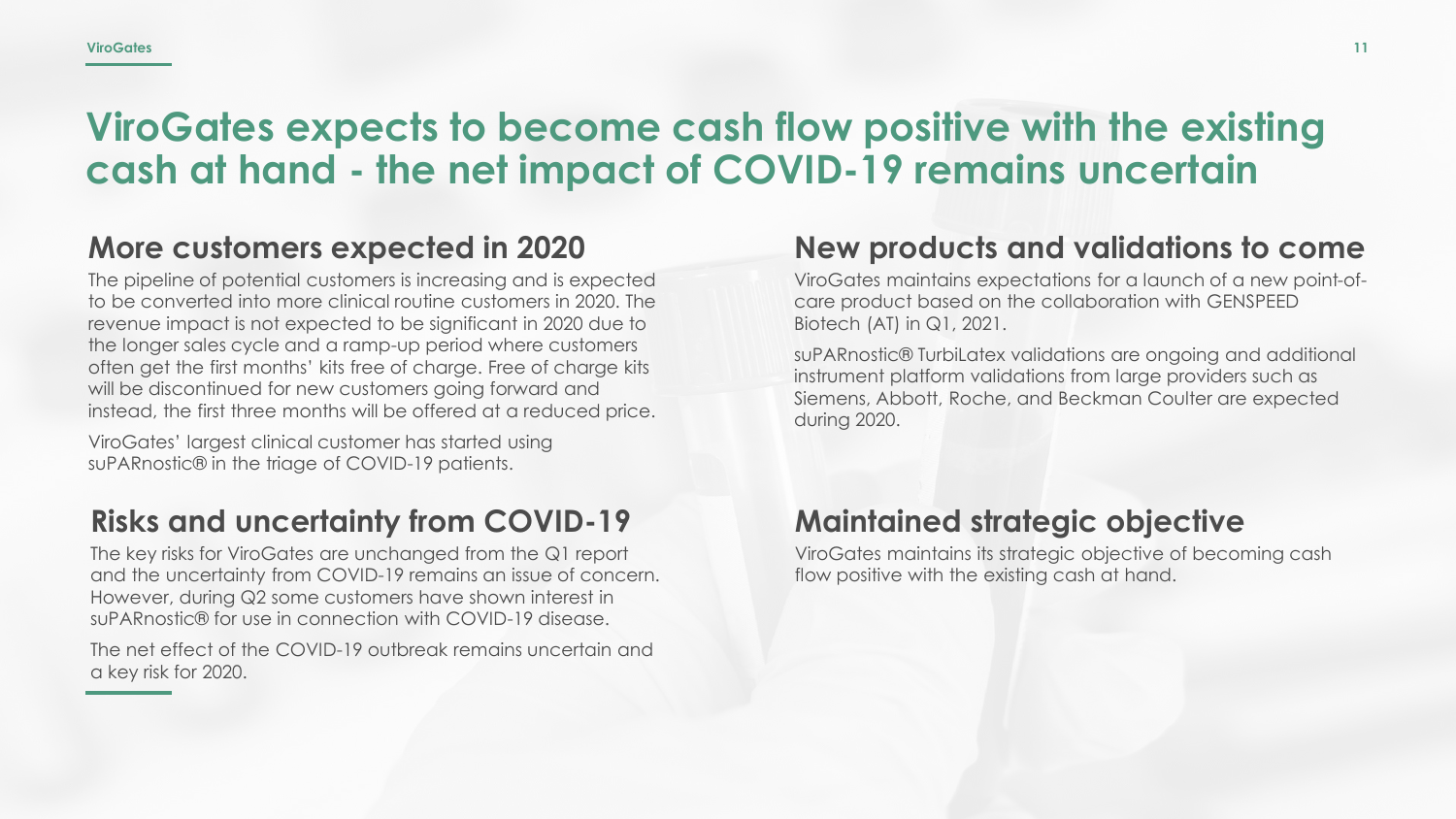| Summary                  |  |
|--------------------------|--|
| <b>Management review</b> |  |

**Financial statements**

**12**

**Statement by the Board and Executive Management 19**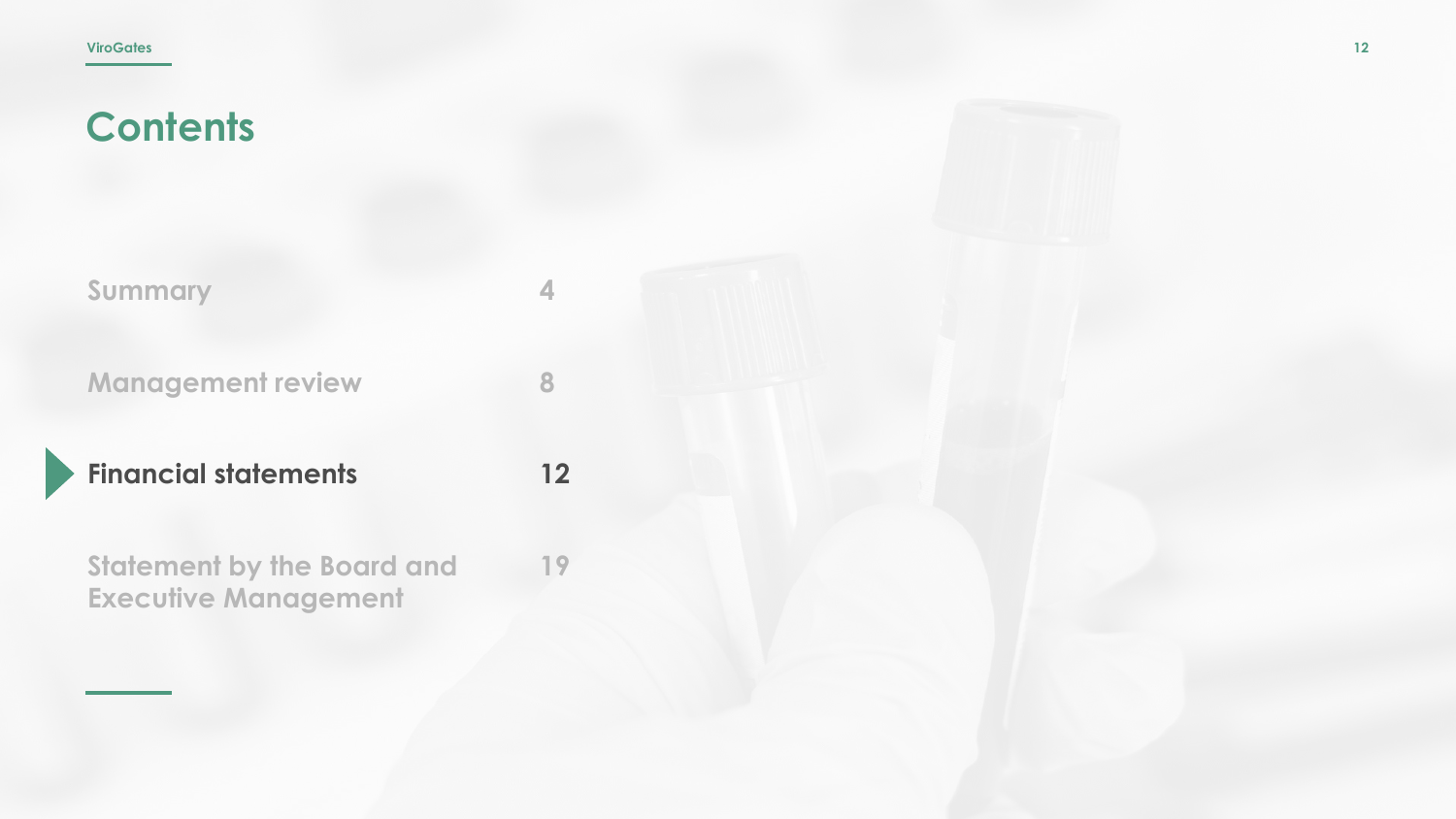## **Income Statement**

| <b>PROFIT &amp; LOSS</b><br>Amounts in DKK (*000) | <b>Note</b>  | Q2<br>$\overline{2020}$ | Q2<br>2019 | $\%$<br>change | $Q1-Q2$<br>2020 | $\overline{Q1-Q2}$<br>2019 | $\%$<br>change |
|---------------------------------------------------|--------------|-------------------------|------------|----------------|-----------------|----------------------------|----------------|
| Net revenue                                       |              | 760                     | 1,465      | $-48%$         | 1,205           | 2,570                      | $-53%$         |
| Cost of goods/services sold                       |              | $-182$                  | $-80$      | 128%           | $-329$          | $-169$                     | 95%            |
| <b>Gross profit</b>                               |              | 578                     | 1,386      | $-58%$         | 876             | 2,401                      | $-64%$         |
| Sales and distribution costs                      | $\mathbb{I}$ | $-2,948$                | $-3,468$   | $-15%$         | $-7,349$        | $-6,272$                   | 17%            |
| Research and development costs                    |              | $-1,164$                | $-1,532$   | $-24\%$        | $-2,646$        | $-2,801$                   | -6%            |
| Administrative costs                              |              | $-1,028$                | $-980$     | 5%             | $-1,876$        | $-1,786$                   | 5%             |
| <b>Operating loss</b>                             |              | $-4,562$                | $-4,594$   | $-1%$          | $-10,995$       | $-8,457$                   | 30%            |
| Financial income                                  |              | 6                       |            | 500%           | 17              |                            | 1600%          |
| Financial expenses                                |              | $-54$                   | $-79$      | $-32%$         | $-141$          | $-160$                     | $-12%$         |
| Loss before tax                                   |              | $-4,610$                | $-4,672$   | $-1%$          | $-11,119$       | $-8,616$                   | 29%            |
| Tax on profit/loss for the period                 | $\mathbf{2}$ | 253                     | 322        | $-21%$         | 574             | 592                        | $-3%$          |
| Loss for the period                               |              | $-4,358$                | $-4,350$   | 0%             | $-10,545$       | $-8,024$                   | 31%            |
| <b>Proposed distribution of loss</b>              |              |                         |            |                |                 |                            |                |
| Retained profit                                   |              | $-4,358$                | $-4,350$   | 0%             | $-10,545$       | $-8,024$                   | 31%            |
| Total                                             |              | $-4,358$                | $-4,350$   | $0\%$          | $-10,545$       | $-8,024$                   | 31%            |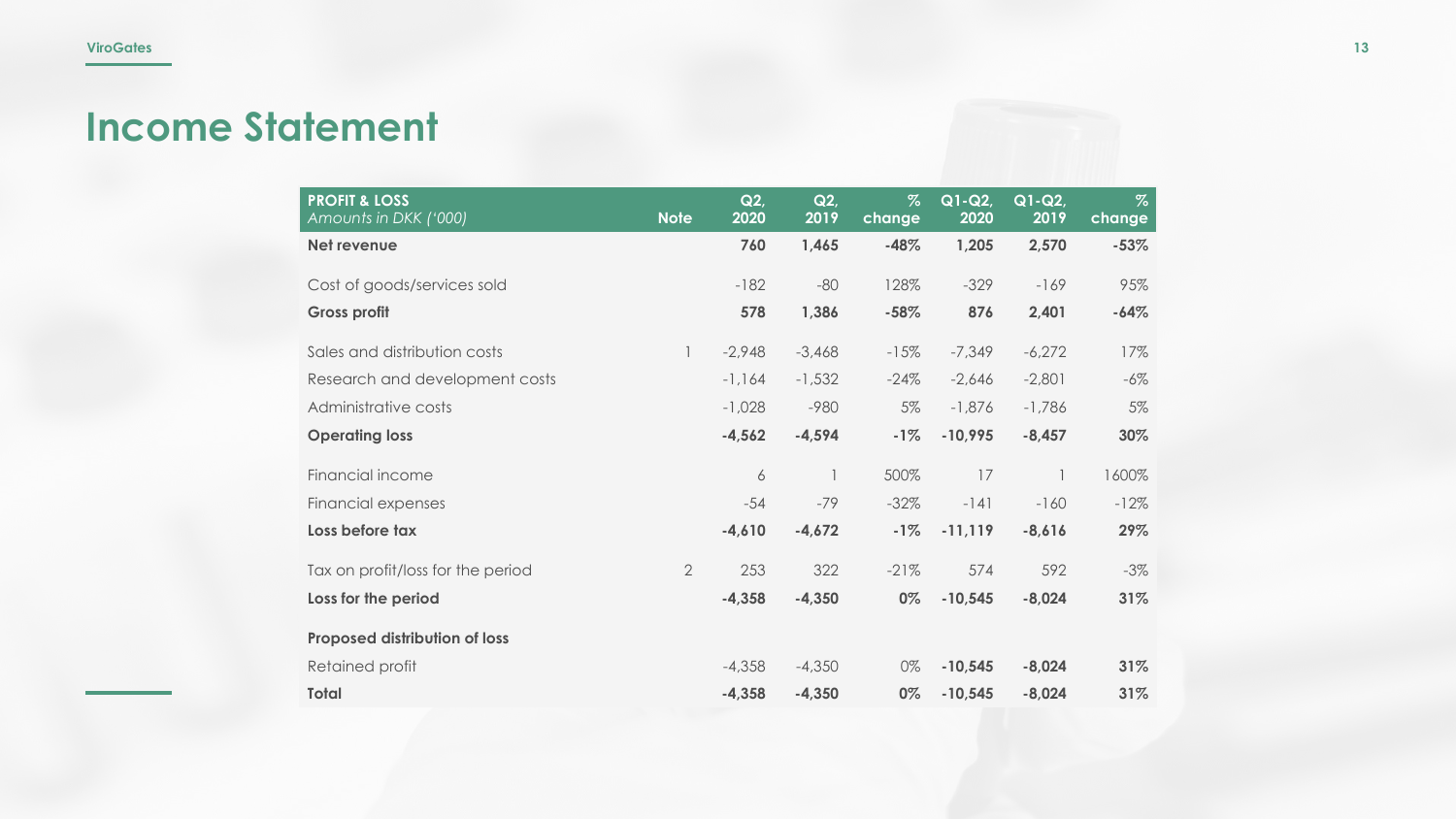## **Balance Sheet**

| <b>ASSETS</b><br>Amounts in DKK ('000)    | <b>Note</b>    | 30 Jun.<br>2020 | 31 Dec.<br>2019 | $\%$<br>change | 30 Jun.<br>2019 | <b>EQUITY AND LIABILITIES</b><br>Amounts in DKK ('000) | <b>Note</b> | 30 Jun.<br>2020 | 31 Dec.<br>2019 | $\%$<br>change | 30 Jun.<br>2019 |
|-------------------------------------------|----------------|-----------------|-----------------|----------------|-----------------|--------------------------------------------------------|-------------|-----------------|-----------------|----------------|-----------------|
| Other plant, machinery, tools & equipment |                | 441             | 548             | $-20\%$        | 55              | Share capital                                          |             | 3,125           | 3,034           | 3%             | 3,034           |
| <b>Tangible fixed assets</b>              | $\mathfrak{Z}$ | 494             | 548             | $-10%$         | 55              | Retained profit                                        |             | 36,379          | 39,181          | $-7%$          | 49,952          |
| Rent deposit and other receivables        |                | 167             | 167             | 0%             | 279             | Equity                                                 | 5           | 39,505          | 42,215          | $-6%$          | 52,987          |
| <b>Fixed asset investments</b>            | $\overline{4}$ | 167             | 167             | 0%             | 279             | Trade payables                                         |             | 1,276           | 927             | 38%            | 1,343           |
|                                           |                |                 |                 |                |                 | Other liabilities                                      |             | 2,916           | 2,015           | 45%            | 2,081           |
| <b>Fixed assets</b>                       |                | 608             | 715             | $-15%$         | 334             | <b>Current liabilities</b>                             |             | 4,192           | 2,942           | 42%            | 3,423           |
| Finished goods and goods for resale       |                | 488             | 390             | 25%            | 829             |                                                        |             |                 |                 |                |                 |
| <b>Inventories</b>                        |                | 488             | 390             | 25%            | 829             | <b>Liabilities</b>                                     |             | 4,192           | 2,942           | 42%            | 3,423           |
| Trade receivables                         |                | 564             | 244             | 131%           | 809             | <b>Equity and liabilities</b>                          |             | 43,697          | 45,157          | $-3%$          | 56,410          |
| Other receivables                         |                | 500             | 838             | $-40%$         | 25              |                                                        |             |                 |                 |                |                 |
| Corporation tax receivable                |                | 1,786           | 1,212           | 47%            | 2,522           | Contingencies                                          | 6           |                 |                 |                |                 |
| Prepayments and accrued income            |                | 318             | 351             | -9%            | 1,726           |                                                        |             |                 |                 |                |                 |
| <b>Receivables</b>                        |                | 3,170           | 2,645           | 20%            | 5,081           |                                                        |             |                 |                 |                |                 |
| <b>Cash and cash equivalents</b>          |                | 39,431          | 41,407          | $-5%$          | 50,165          |                                                        |             |                 |                 |                |                 |
| <b>Current assets</b>                     |                | 43,089          | 44,442          | $-3%$          | 56,075          |                                                        |             |                 |                 |                |                 |
| <b>Assets</b>                             |                | 43,697          | 45,157          | $-3%$          | 56,410          |                                                        |             |                 |                 |                |                 |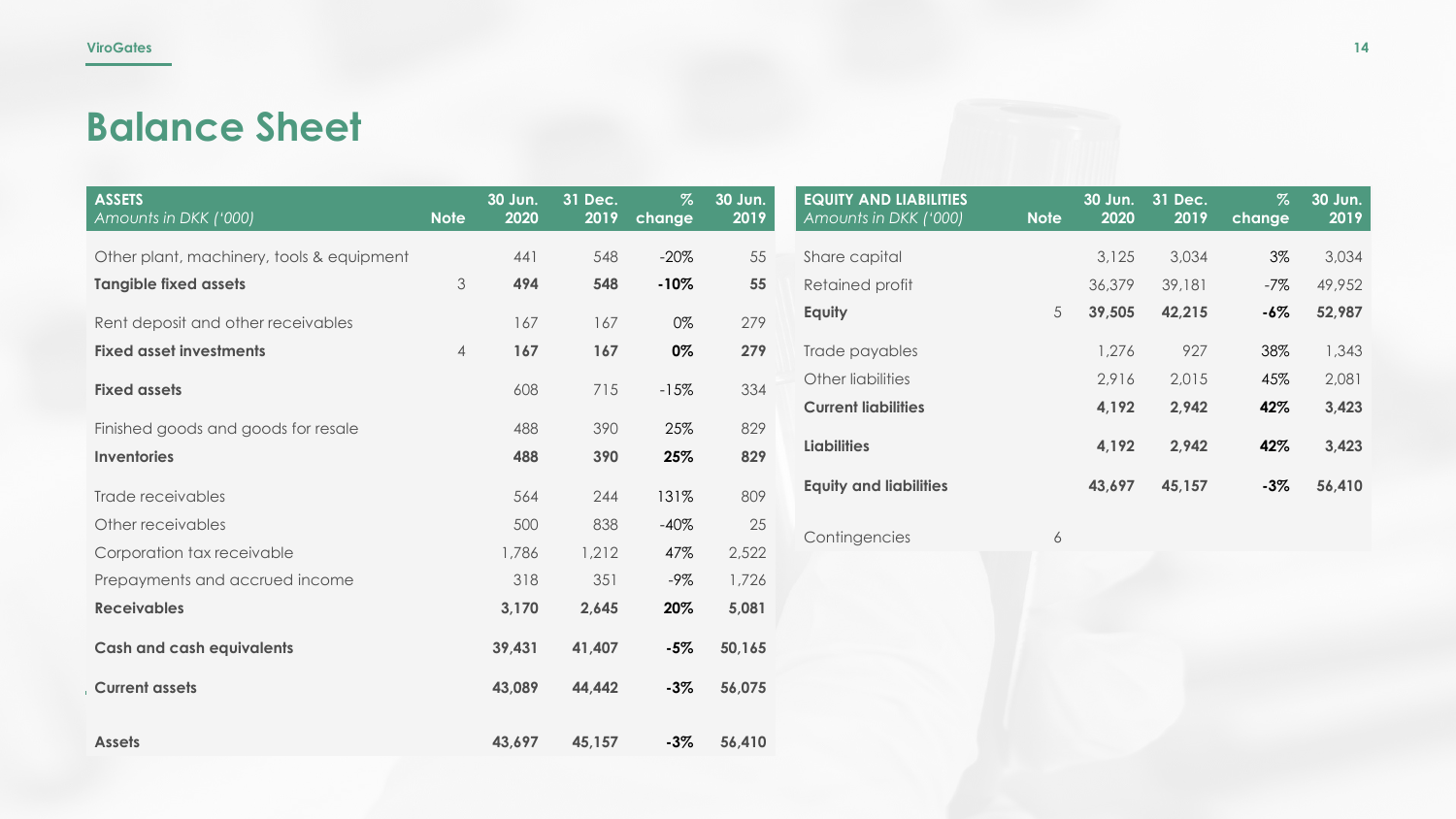## **Cash Flow Statement**

| <b>CASH FLOW</b><br>Amounts in DKK ('000)                    | <b>Note</b> | Q2<br>2020 | Q2<br>2019 | $\%$<br>change           | $Q1-Q2$<br>2020 | $Q1-Q2$<br>2019 | $\%$<br>change |
|--------------------------------------------------------------|-------------|------------|------------|--------------------------|-----------------|-----------------|----------------|
| Profit/loss for the period                                   |             | $-4,358$   | $-4,350$   | 0%                       | $-10,545$       | $-8,024$        | 31%            |
| Reversed depreciation of the period                          |             | 54         | 31         | 74%                      | 108             | 63              | 71%            |
| Reversed tax on profit/loss for the period                   |             | $-253$     | $-322$     | $-21%$                   | $-574$          | $-592$          | 3%             |
| Corporation tax received                                     |             | 0          | $\bigcirc$ | $\overline{\phantom{a}}$ | $\circ$         | $\bigcirc$      |                |
| Change in inventory                                          |             | $-239$     | $-251$     | $-5%$                    | $-98$           | $-135$          | $-27%$         |
| Change in receivables                                        |             | $-305$     | $-1,393$   | $-78%$                   | 49              | $-1,869$        | $-103%$        |
| Change in current liabilities (ex bank and tax)              |             | 973        | 625        | 56%                      | 1,248           | 1,011           | 23%            |
| <b>Cash flows from operating activity</b>                    |             | $-4,128$   | $-5,660$   | $-27%$                   | $-9,812$        | $-9,547$        | 3%             |
| Purchase of tangible fixed assets                            |             | $\bigcirc$ | $\bigcirc$ | $\overline{\phantom{a}}$ | $\circ$         | $-202$          | 100%           |
| Purchase of financial assets                                 |             | 0          | $-167$     | $-100%$                  | $\circ$         | $-169$          | 100%           |
| <b>Cash flows from investing activity</b>                    |             | 0          | $-167$     | $-100%$                  | $\bf{0}$        | $-371$          | 100%           |
| Subscription of Share Capital                                |             | 7,835      | $\bigcirc$ | 100%                     | 7,835           | $\bigcirc$      | 100%           |
| <b>Cash flows from financing activity</b>                    |             | 7,835      | 0          | 100%                     | 7,835           | $\mathbf 0$     | 100%           |
| Change in cash and cash equivalents                          |             | 3,707      | $-5,827$   | $-164%$                  | $-1,977$        | $-9,919$        | $-80%$         |
| Cash and cash equivalents at 1 January                       |             | 35,724     | 55,993     | $-36%$                   | 41,408          | 60,084          | $-31%$         |
| Cash and cash equivalents at end of period                   |             | 39,431     | 50,165     | $-21%$                   | 39,431          | 50,165          | $-21$          |
| Specification of cash and cash equivalents at end of period: |             |            |            |                          |                 |                 |                |
| Cash and cash equivalents                                    |             | 39,431     | 50,165     | $-21%$                   | 39,431          | 50,165          | $-21%$         |
| Cash and cash equivalents, net debt                          |             | 39,431     | 50,165     | $-21%$                   | 39,431          | 50,165          | $-21%$         |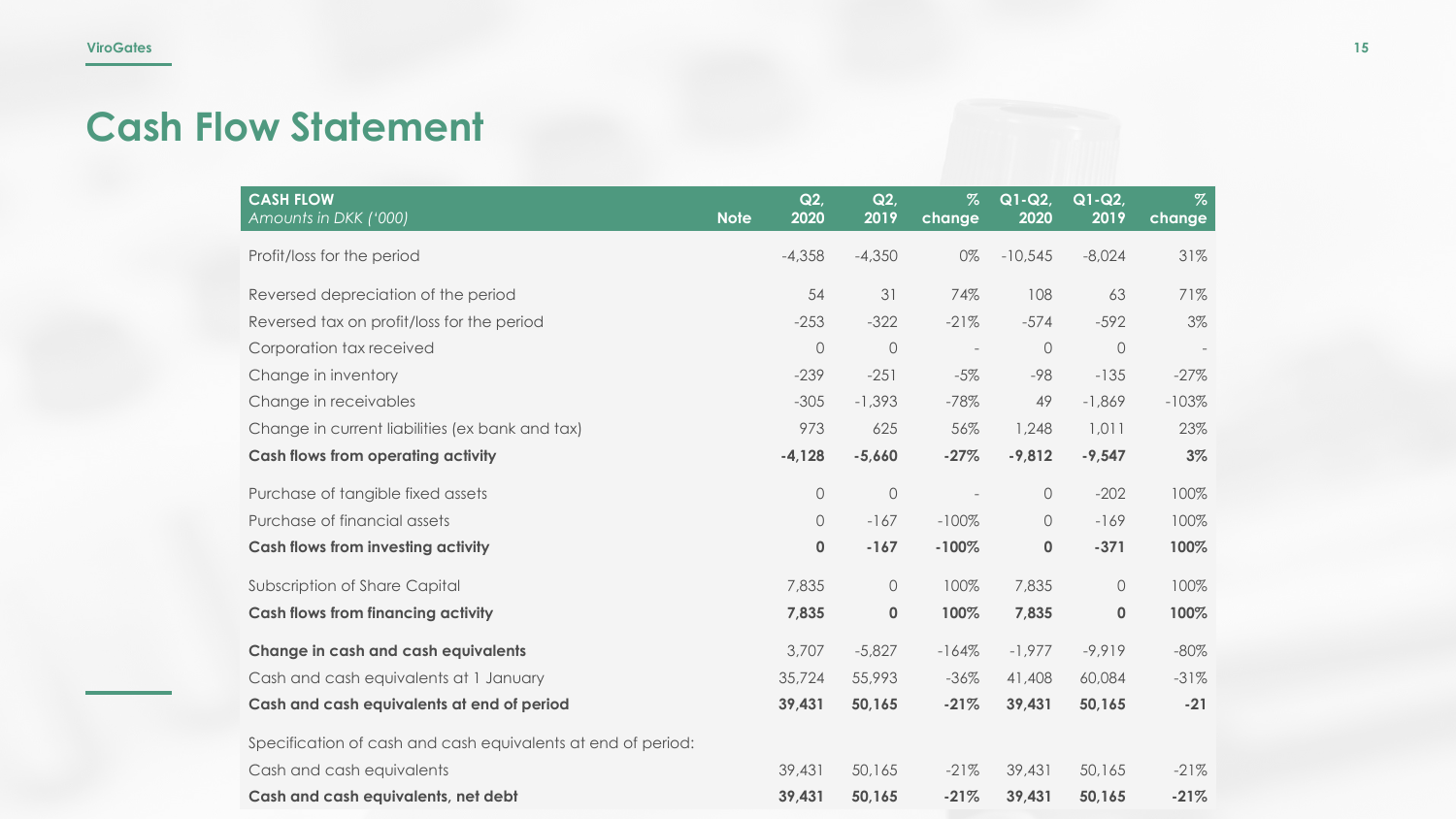## **Notes to the financial statements**

#### **<sup>1</sup> Staff costs**

| Amounts in DKK<br>$('000)$ unless<br>otherwise stated | Q2,<br>2020 | Q2.<br>2019 | %<br>change | $Q1-Q2$<br>2020 | $Q1-Q2$<br>2019 | Z<br>change |
|-------------------------------------------------------|-------------|-------------|-------------|-----------------|-----------------|-------------|
| Average number<br>of employees (#)                    | 13          | 10          | 30%         | 13              | 10              | 30%         |
| Sales & Marketing                                     | 2.298       | 2.011       | 14%         | 4,620           | 3.674           | 26%         |
| Research &<br>Development                             | 47          | 59          | $-20\%$     | 97              | 112             | $-13%$      |
| Administration                                        | 474         | 1.372       | $-65\%$     | 991             | 1.961           | $-49\%$     |
| <b>Total staff costs</b>                              | 2,819       | 3.442       | $-18%$      | 5.708           | 5.748           | $-1\%$      |

The incentive programme for the board of directors and executive staff includes the option to subscribe to shares during the period until 2024 for up to 9 pct. of the present share capital at a pre-determined price.

#### **<sup>2</sup> Tax on profit/loss for the period**

| Amounts in<br>DKK ('000)               | Q2<br>2020 | Q2.<br>2019 | Z<br>change | $\overline{ Q1-Q2 }$<br>2020 | $Q1-Q2$<br>2019 | Z<br>change |
|----------------------------------------|------------|-------------|-------------|------------------------------|-----------------|-------------|
| Calculated<br>tax on taxable<br>income | 253        | 322         | $-21\%$     | 574                          | 592             | $-3\%$      |
| Total                                  | 253        | 322         | $-21\%$     | 574                          | 592             | $-3%$       |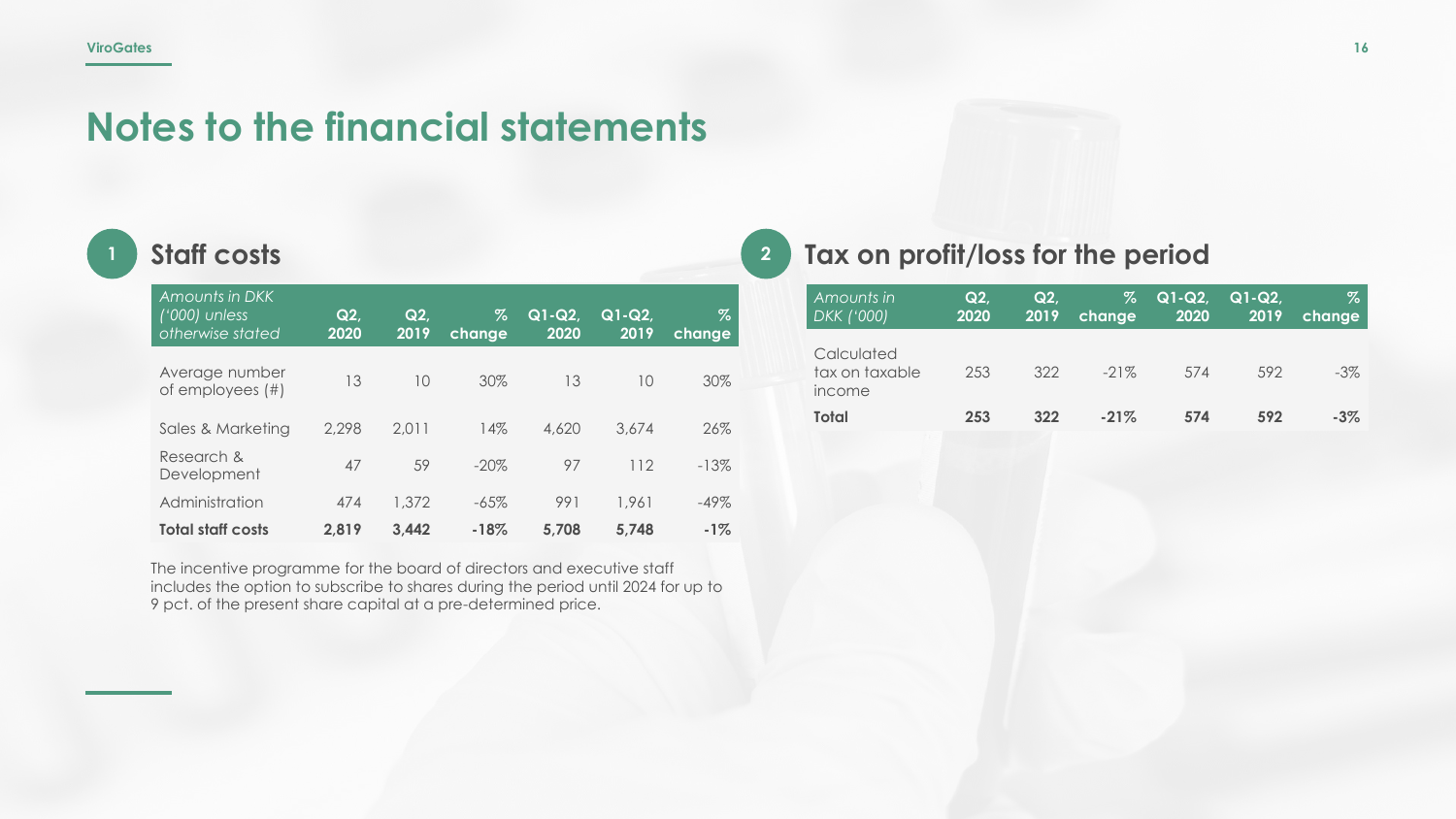## **Notes to the financial statements (continued)**

## **<sup>3</sup> Tangible fixed assets**

| Amounts in DKK ('000)                                        | 30 Jun.<br>2020 | 31 Dec.<br>2019 | %<br>change | 30 Jun.<br>2019 |
|--------------------------------------------------------------|-----------------|-----------------|-------------|-----------------|
| Other plants, machinery & equipment                          |                 |                 |             |                 |
| Cost at 1 January 2020 / 2019                                | 548             | 118             | 364%        | 117             |
| Additions                                                    | 0               | 547             | $-100\%$    | $\Omega$        |
| <b>Disposals</b>                                             | $\Omega$        | $\bigcap$       |             | $\bigcap$       |
| Cost at Q2, 2020, Q2 2019, 2019                              | 548             | 665             | $-18%$      | 117             |
| Depreciation and impairment losses<br>at 1 April 2020 / 2019 | $\Omega$        | $\bigcap$       |             | $\bigcap$       |
| Reversal of depreciation of assets<br>disposed of            | $\Omega$        | $\bigcap$       |             | $\Omega$        |
| Depreciation for the year                                    | 108             | 116             | $-7\%$      | 62              |
| <b>Depreciation and impairment losses</b><br>at 2020, 2019   | 108             | 116             | -7%         | 62              |
| Carrying amount of 2020, 2019                                | 440             | 548             | $-20\%$     | 55              |

#### **<sup>4</sup> Fixed asset investments**

| Amounts in DKK ('000)                 | 30 Jun.<br>2020 | 31 Dec.<br>2019 | Z.<br>change | 30 Jun.<br>2019 |
|---------------------------------------|-----------------|-----------------|--------------|-----------------|
| Rent deposit and other<br>receivables |                 |                 |              |                 |
| Cost at 1 January 2020 / 2019         | 167             | 110             | 52%          | 110             |
| Additions                             | 0               | 57              | $-100\%$     | 169             |
| Cost at Q2 2020, Q2 2019, 2019        | 167             | 167             | 0%           | 279             |
| Carrying amount of 2020, 2019         | 167             | 167             | 0%           | 279             |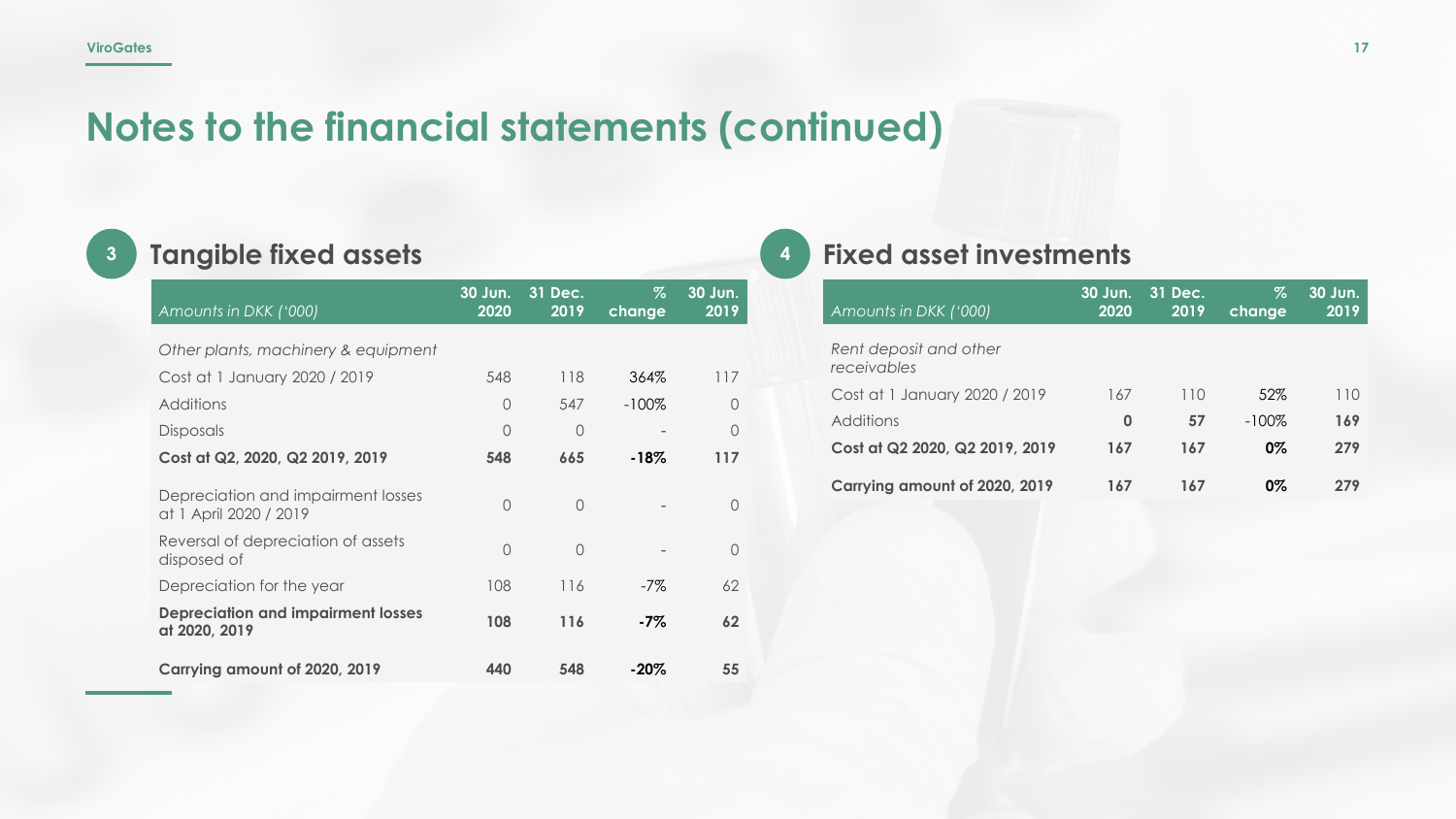## **Notes to the financial statements (continued)**

### **<sup>5</sup> Equity**

| Amounts in DKK                                      | 30 Jun.<br>2020 | 31 Dec.<br>2019 | % change | 30 Jun.<br>2019 |
|-----------------------------------------------------|-----------------|-----------------|----------|-----------------|
| Share capital                                       | 3,034,347       | 3,034,347       | $0\%$    | 3,034,347       |
| Retained profit                                     | 39,179,864      | 57,976,672      | $-32\%$  | 57,976,672      |
| <b>Equity at 1 January</b>                          | 42,214,211      | 61,011,019      | $-31\%$  | 61,011,019      |
| Capital increase (share<br>capital)                 | 91.079          | 0               | 100%     | $\bigcap$       |
| Capital increase<br>(retained profit)               | 7,743,990       | $\bigcap$       | 100%     | ∩               |
| Proposed distribution of<br>loss to retained profit | $-10,544,651$   | $-18,796,805$   | $-44%$   | $-8,024,369$    |
| <b>Equity end of period</b>                         | 39,504,629      | 42,214,216      | -6%      | 52,986,650      |

The Company's share capital consists of 3.125.426 shares of nom. 1 kr.

The Company has 2.585 treasury shares of nom. 1 kr. which equals 0,1% of the total share capital.

Under a resolution passed by the General Meeting, the Company may acquire treasury shares up to 10% of the share capital. Treasury shares are acquired for purposes of incentive programs for consultants and employees of the company

#### **<sup>6</sup> Contingencies**

The Company has entered into an agreement for office rent with a notice of termination period of 32 months. There is a liability of DKK ('000) 1,381.

#### **<sup>7</sup> Other external expenses**

| Amounts in<br>% of total<br>expenses           | Q2<br>2020    | Q2<br>2019    | Z<br>change   | $Q1-Q2$<br>2020 | $Q1-Q2$<br>2019 | Z<br>change   |
|------------------------------------------------|---------------|---------------|---------------|-----------------|-----------------|---------------|
| R&D<br>expenses in<br>% of total<br>expenses   | 21.68%        | 21.01%        | $3\%$         | 21.37%          | 27.89%          | $-23%$        |
|                                                | Turb<br>Assay | Turb<br>Assay | Turb<br>Assay | Turb<br>Assay   | Turb<br>Assay   | Turb<br>Assay |
| Sales<br>expenses in<br>% of total<br>expenses | 9.04%         | 16.63%        | $-46%$        | 18.92%          | 15.27%          | 24%           |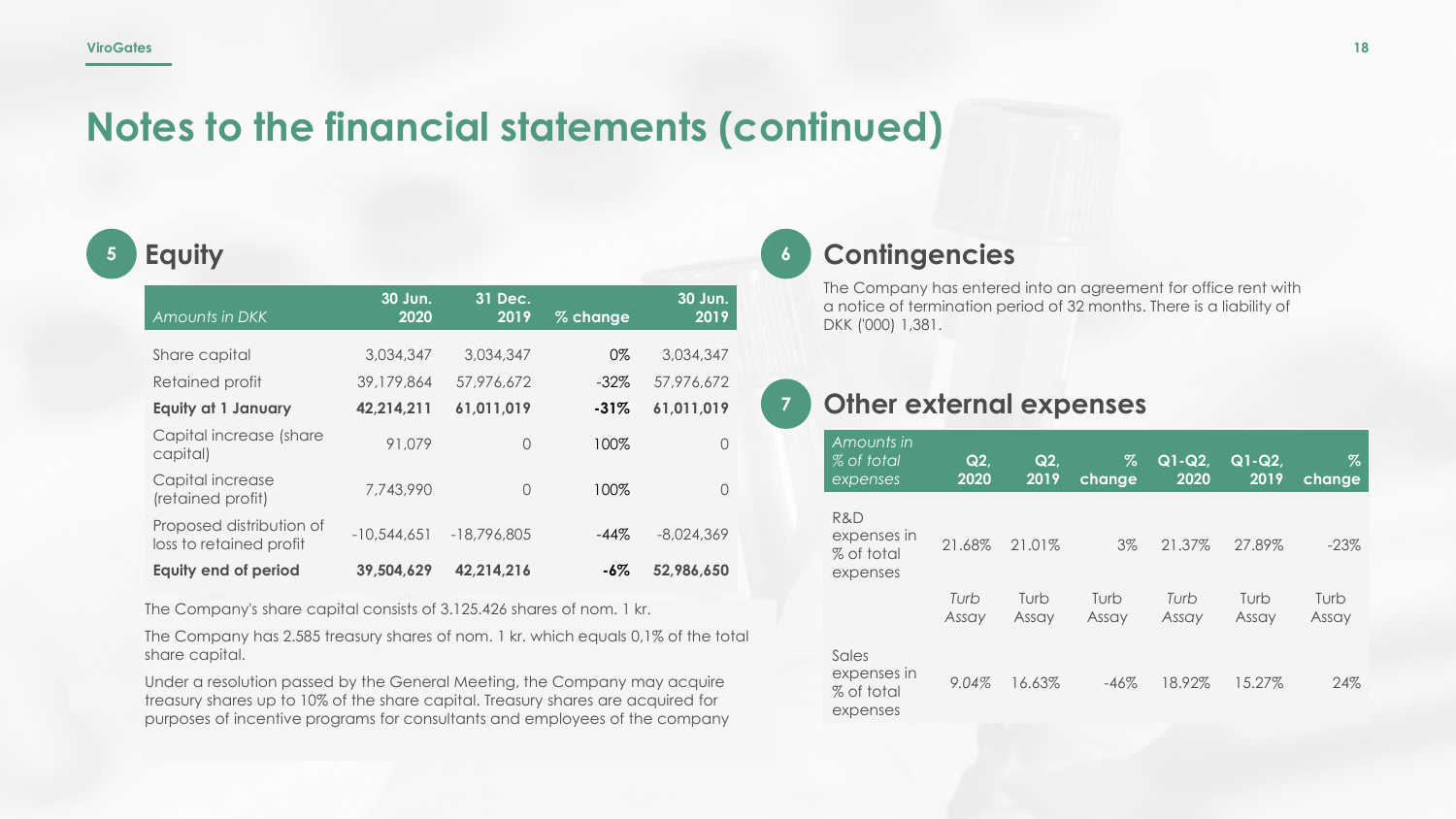| Summary | 3 |
|---------|---|
|         |   |
|         |   |

**7**

**11**

**Management review**

**Financial statements**

**Statement by the Board and Executive Management 19**